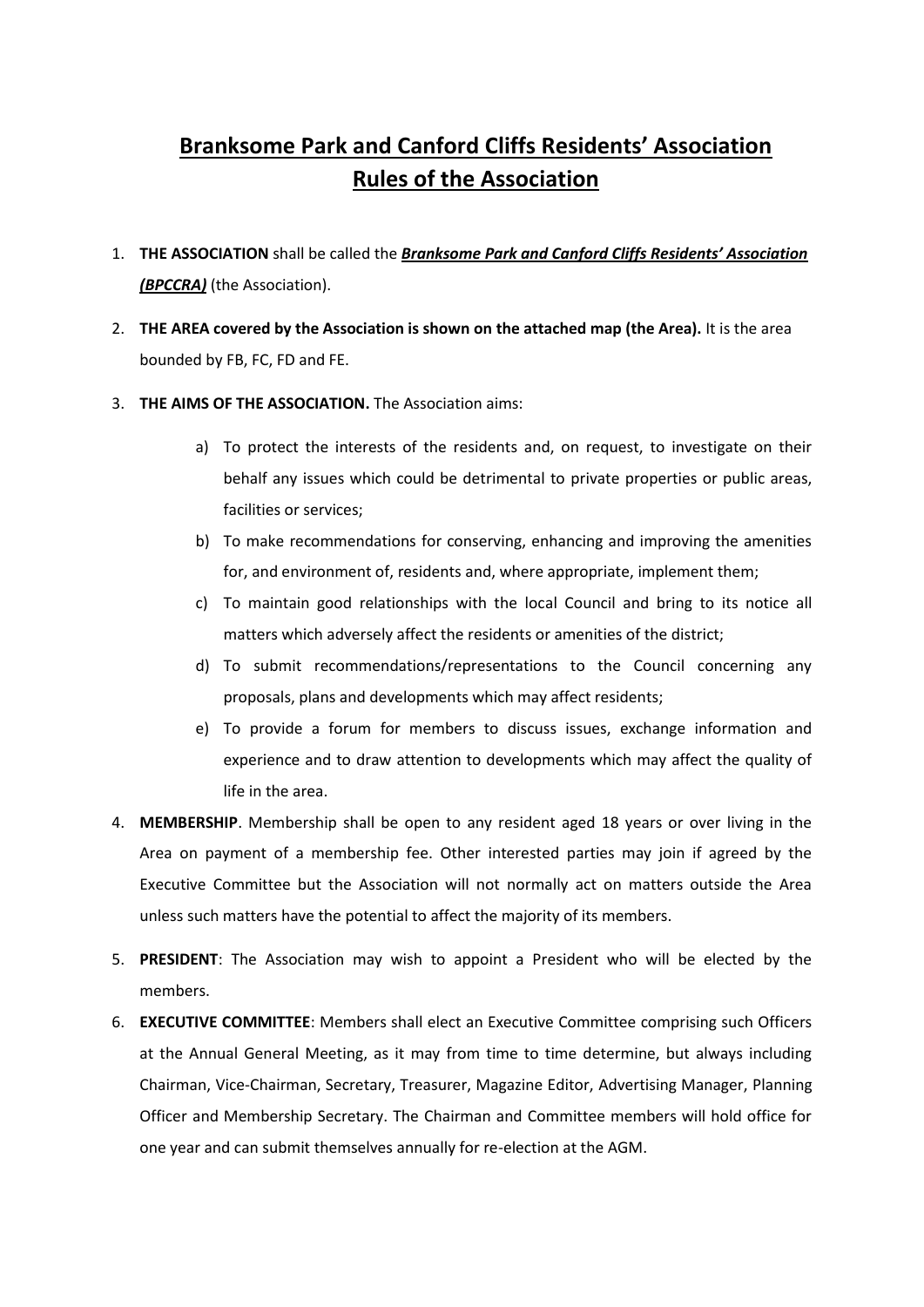- 7. **WARDENS.** Wardens shall be appointed by the Executive Committee from the Members as and when necessary and be allocated a geographical area within which they perform their roles. The roles of the Wardens shall comprise:
	- i) To provide a liaison function between the Association and the residents in the area allocated.
	- ii) To deliver Association literature to the residents in their allocated area as and when necessary.
	- iii) To collect membership fees from the Members as necessary and deliver these to the Treasurer.
	- iv) To feedback to the Treasurer any and all changes to membership in their area.
	- v) To encourage non-Members in their area to join the Association

## 8. **MEETINGS**.

**EXECUTIVE COMMITTEE**. These meetings will be held once a quarter or at any time when called by the Chairman. The Committee may co-opt up to three ordinary members in addition. The Committee will determine the policy and management of the affairs of the Association. Decisions taken by the Executive Committee must be agreed by a majority of members of the Committee, with not less than three members voting. The Executive Committee can authorise expenditure up to 10% of the Association's funds in respect of any single issue. The Chairman and any two Executive Committee members may authorise expenditure, in any emergency, up to 5% of the Association's funds. In such a case the Chairman shall report action taken at the next members' regular meeting. The quorum for the Executive Committee meetings will be four members.

**SUB-COMMITTEE**. The Executive Committee shall have the power to appoint such subcommittees as it shall from time to time determine each led by a Chairman reporting to the Executive Committee. Meetings will be held when agreed by the sub-committee Chairman.

**ASSOCIATION MEMBERS**. These will normally be held monthly. The agenda will be circulated to members one week prior to the meeting. The quorum for these meetings will be 12 members and it can approve expenditure up to 20% of the Association's funds.

**ANNUAL GENERAL**. These will be held annually in April or May for the purpose of electing Officers, reporting on the activities of the Association and approving the annual accounts following an independent review. Nominations for Officers and the Executive Committee must be submitted to the Secretary at least five days before the Annual General Meeting. The quorum for the Annual General Meeting will be 30 members. Notice of any other business must be submitted to the Secretary at least 14 days in advance of the Annual General Meeting.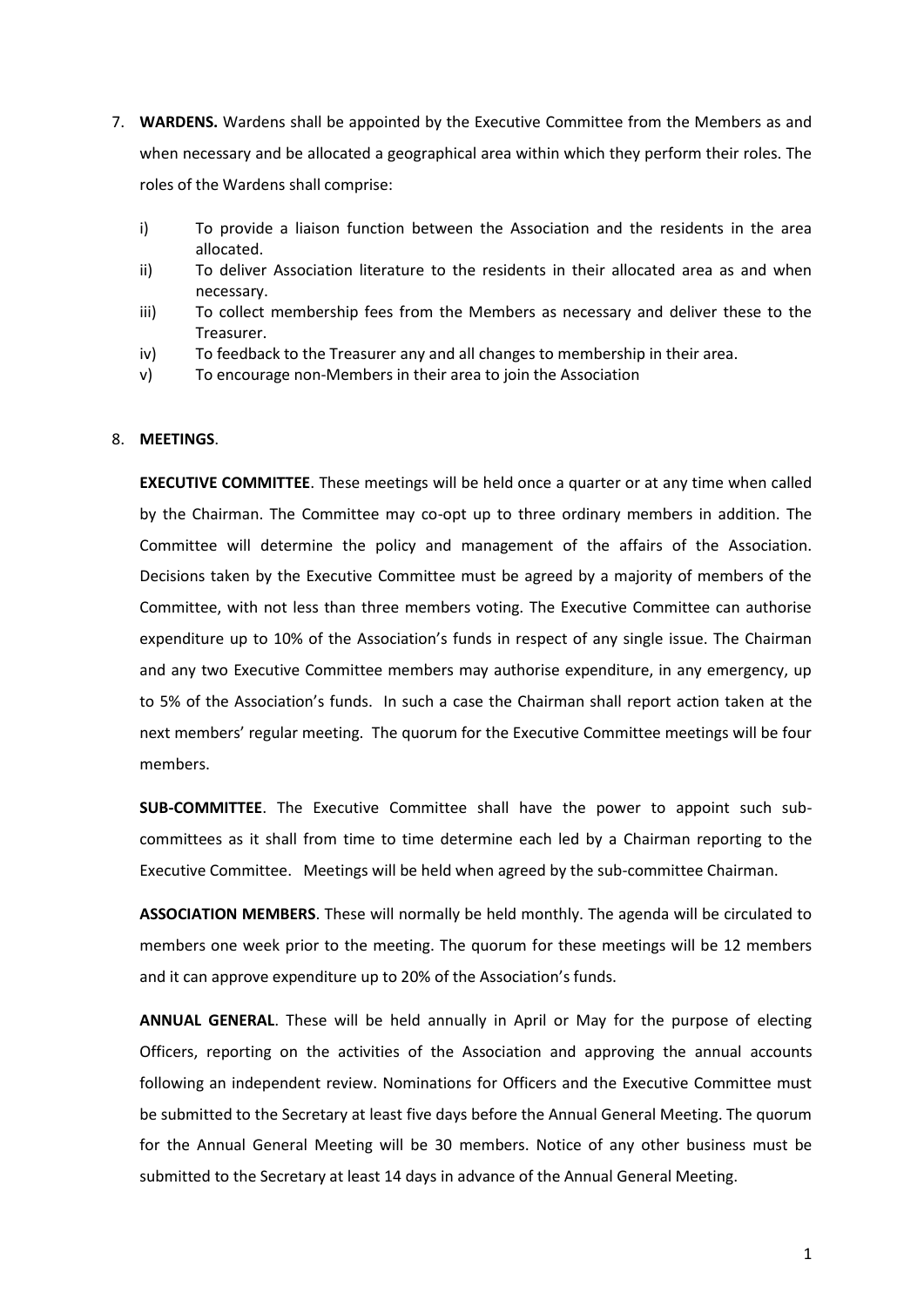**SPECIAL GENERAL**. These meetings can be called at the behest of the Executive Committee or following a written request by not less than 20 members. The agenda for any Special General Meeting shall be circulated to members not less than 14 days before the date of the meeting. The quorum for a Special General Meeting will be 30 members.

- 9. **VOTING**. At any meeting of Association members, every member present is eligible to vote. Decisions taken by the meetings of the Association, except for alterations to the rules (see below), shall be taken by simple majority vote. In the case of a tied vote the Chairman will have the casting vote.
- 10. **ANNUAL SUBSCRIPTIONS**. Members shall pay such subscriptions as the Executive Committee from time to time recommends and subsequently agreed by members. Subscriptions shall be due annually after the date of joining and payable to the Treasurer. On the recommendation of the Treasurer, the Executive Committee shall have the authority to vary any individual subscription for new members joining. Special subscriptions may be determined for households with more than one member and special rates may be allowed for blocks of flats. Subscription rates shall be published in the Association's magazine.
- 11. **MINUTES.** Minutes of all official meetings shall be approved by the meeting Chairman and kept as a record by the Association.
- 12. **INTERPRETATION OF, AND ALTERATIONS TO, THE RULES.** The Executive Committee shall be the sole authority for the interpretation of these Rules and its decision on this or any matters provided for in these Rules shall be final. Any alterations to the Rules must be approved by a two thirds majority of the members present at either the Annual General Meeting or a Special General Meeting. 14 days notice must be given of any proposed alteration.
- 13. **FINANCE.** All expenditure and financial commitments shall be controlled by the Executive Committee and accounted for by the Treasurer. All monies raised by the Association are to be used only for purposes the members consider to further the Association's aims. The specific controls listed below must be in place:
	- a) The Treasurer shall control bank accounts opened in the name of the Association;
	- b) All books of accounts will be made available to members on request;
	- c) Cheques will be signed by both the Treasurer and the Chairman. The Treasurer and Chairman can independently make electronic payments provided the payment has prior approval in writing from the Executive Committee;